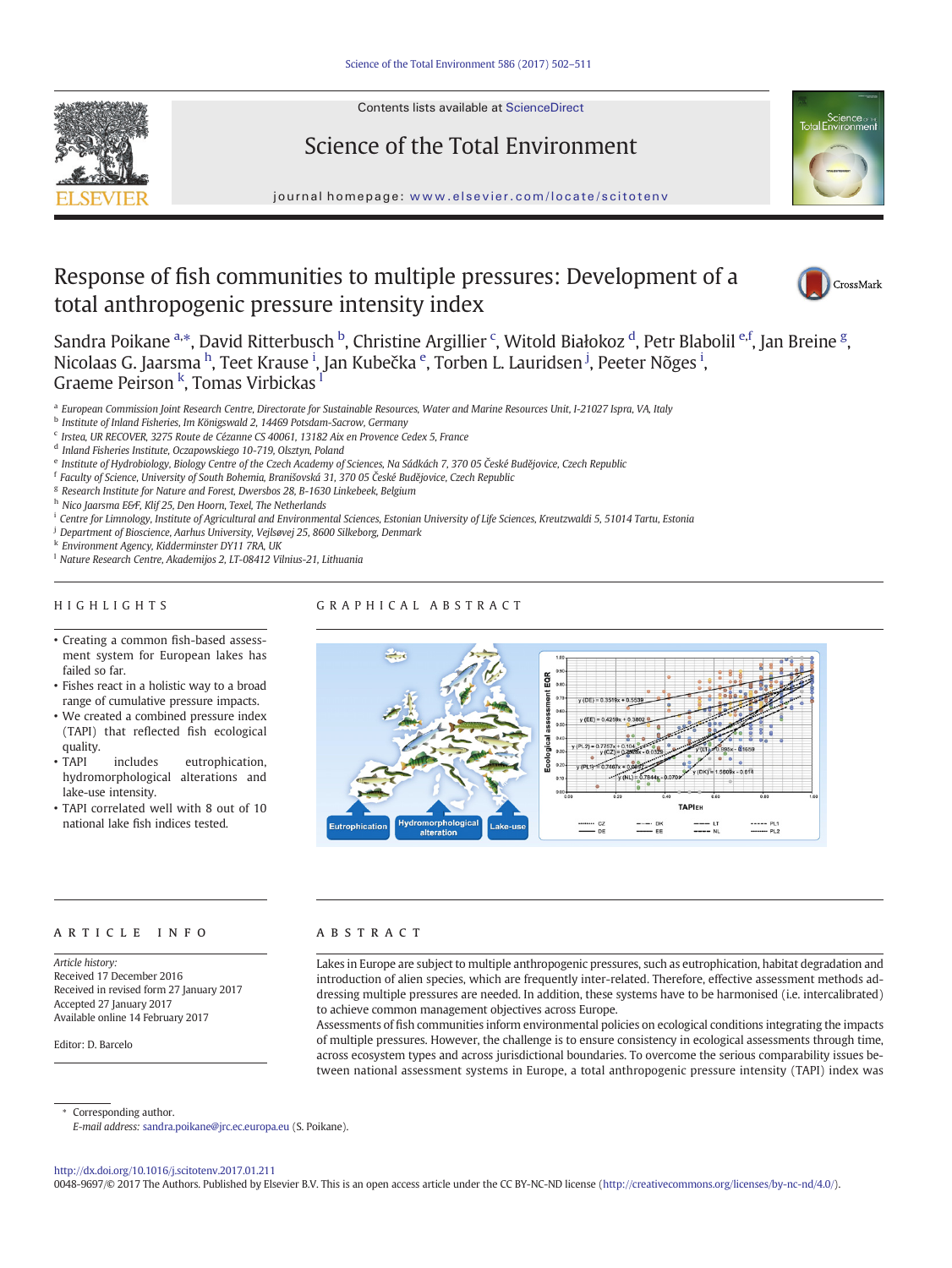Keywords: Aquatic ecosystems Bioassessment Fish assemblages Fish-based assessment system Lakes Multiple pressures Pressure-response relationships Water Framework Directive

Multi-pressure indices showed significantly higher correlations with fish indices than single-pressure indices. The best-performing index combines eutrophication, hydromorphological alterations and human use intensity of lakes. For specific lake types also biological pressures may constitute an important additional pressure. The best-performing index showed a strong correlation with eight national fish-based assessment systems. This index can be used in lake management for assessing total anthropogenic pressure on lake ecosystems and creates a benchmark for comparison of fish assessments independent of fish community composition, size structure and fishing-gear.

We argue that fish-based multiple-pressure assessment tools should be seen as complementary to single-pressure tools offering the major advantage of integrating direct and indirect effects of multiple pressures over large scales of space and time.

© 2017 The Authors. Published by Elsevier B.V. This is an open access article under the CC BY-NC-ND license (http://creativecommons.org/licenses/by-nc-nd/4.0/).

## 1. Introduction

More than half of the surface waters in Europe are degraded due to human activity, i.e., support less than "good" ecological status, and will need mitigation and/or restoration measures to reach 'good' status. The pressures reported to affect most surface waters are nutrient enrichment, hydromorphological alterations, invasion of alien species and chemical pollution (EEA, 2012). These pressures significantly affect the capacity of ecosystems to provide the services on which humans depend (MEA, 2005). In the years to come, these impacts may be exacerbated by climate change which can counteract attempts to restore water bodies, and prevent them from reaching "good" status (Jeppesen et al., 2012). Therefore, effective methods are needed to assess, protect and help to restore the ecological integrity of inland and coastal waters (Birk et al., 2012; Karr, 1991). In addition, these systems have to be compared and harmonised (i.e. intercalibrated) to ensure consistency in ecological assessments through time, across ecosystem types, and across jurisdictional boundaries (Birk et al., 2013; Cao and Hawkins, 2011; Poikane et al., 2014b).

It has been proven that fish are sensitive indicators of environmental degradation (Fausch et al., 1990; Karr, 1981). Fish show predictable reactions to eutrophication (Blabolil et al., 2016; Jeppesen et al., 2000; Lyche-Solheim et al., 2013; Mehner et al., 2005), habitat destruction and fragmentation through hydromorphological modifications (Sutela et al., 2011), acidification (Hesthagen et al., 2008; Tammi et al., 2003) and climate change (Jeppesen et al., 2012).

The first fish-based ecological assessment methods were developed for US rivers (Karr, 1981) and have later been adopted to lakes (Whittier, 1999).

In Europe, the development of biological assessment systems has been stimulated by the implementation of the Water Framework Directive (WFD; EC, 2000). The WFD obliges all member states of the European Community to achieve a 'good' ecological status of their surface waters, and stipulates that 'good' or 'not good' should be measured with biological assessment systems. In addition, the 'good' status boundaries should be harmonised via 'intercalibration' exercise (Birk et al., 2013; Poikane et al., 2014b).

Therefore, several European countries including Belgium (Breine et al., 2015), the Czech Republic and France (Blabolil et al., 2016; Launois et al., 2011), Germany (Ritterbusch and Brämick, 2015), Lithuania (Virbickas and Stakėnas, 2016) and Sweden (Holmgren et al., 2007) have developed fish-based tools to assess ecological status. Several cross-European studies have been carried out to develop common fish metrics (Argillier et al., 2013) and intercalibrate (i.e. compare and harmonise) fish-based assessment systems (Poikane et al., 2015).

However, there are two still unresolved issues: (1) Intercalibration of fish-based assessment systems (i.e. harmonisation of the results of biological assessment methods) among the member states; (2) Developing of pressure-response relationships which is a key for any ecological assessment tool applied in river basin management (Birk et al., 2012; Brucet et al., 2013b; Poikane et al., 2015). There are several reasons for these difficulties:

- Member states use very different sampling methods and their combination: multi-mesh gillnets, electrofishing, hydro-acoustics, trawling, seine netting and fyke nets (e.g., Blabolil et al., 2016; Breine et al., 2015). These differences hinder comparison of assessment systems across boundaries (Benejam et al., 2012; Lepage et al., 2016). Two approaches have been adopted for intercalibration: direct comparison of classification outcomes applying each method to a common dataset and indirect comparison where boundary values of each assessment method is converted to common biological metrics (Birk et al., 2013). Both these approaches have been proven to be unsuitable for comparisons of fish assessment due to a variety of sampling gears and protocols, as particular species and dominant functional groups tend to be gear-specific (Chow-Fraser et al., 2006);
- Fish communities in lakes are subjected to multiple pressures and, being at the upper levels of the trophic cascade, integrate effects of pressures acting at any level below. On the other hand, fish communities exert a homeostatic effect on lower trophic levels and thus can contribute to delayed recovery in aquatic ecosystems after anthropogenic pressures have been reduced (Jeppesen et al., 1991). This means that simple relationships between single pressures and fishmetrics may be lacking (e.g., Breine et al., 2015).

We hypothesize that because of the broad spectrum and holistic character of fish sensitivity, the total anthropogenic pressure intensity would show stronger and more consistent relationships with various fish metrics throughout an ecoregion than any single pressure index. A total anthropogenic pressure index could be used for developing pressure-response relationships and for comparing and harmonising fishbased assessment systems across an ecoregion independent of fish community composition, size structure and fishing-gear. The principle of intercalibration using a common pressure index is to translate the incomparable national fish assessment results into a comparable common index. A similar approach was used to intercalibrate ecological classification tools in transitional waters of the North East Atlantic (Lepage et al., 2016).

Therefore, the purpose of this research is to develop a multiple pressure index for lakes in the Central-Baltic ecoregion<sup>1</sup> which can be used to characterize the total anthropogenic pressure on lake ecosystems, develop pressure-response relationships and intercalibrate fish-based assessment tools. Firstly, the fish-based lake assessment systems in different member states are briefly reviewed focusing on the human pressures addressed and metrics included. Next, the construction and

 $1$  An ecological region for inland waters in Europe delineated for river basin management purposes comprising the Baltic States, Benelux Countries, Poland, Germany, Denmark, Czech Republic, Slovakia, Hungary, and part of France and the UK.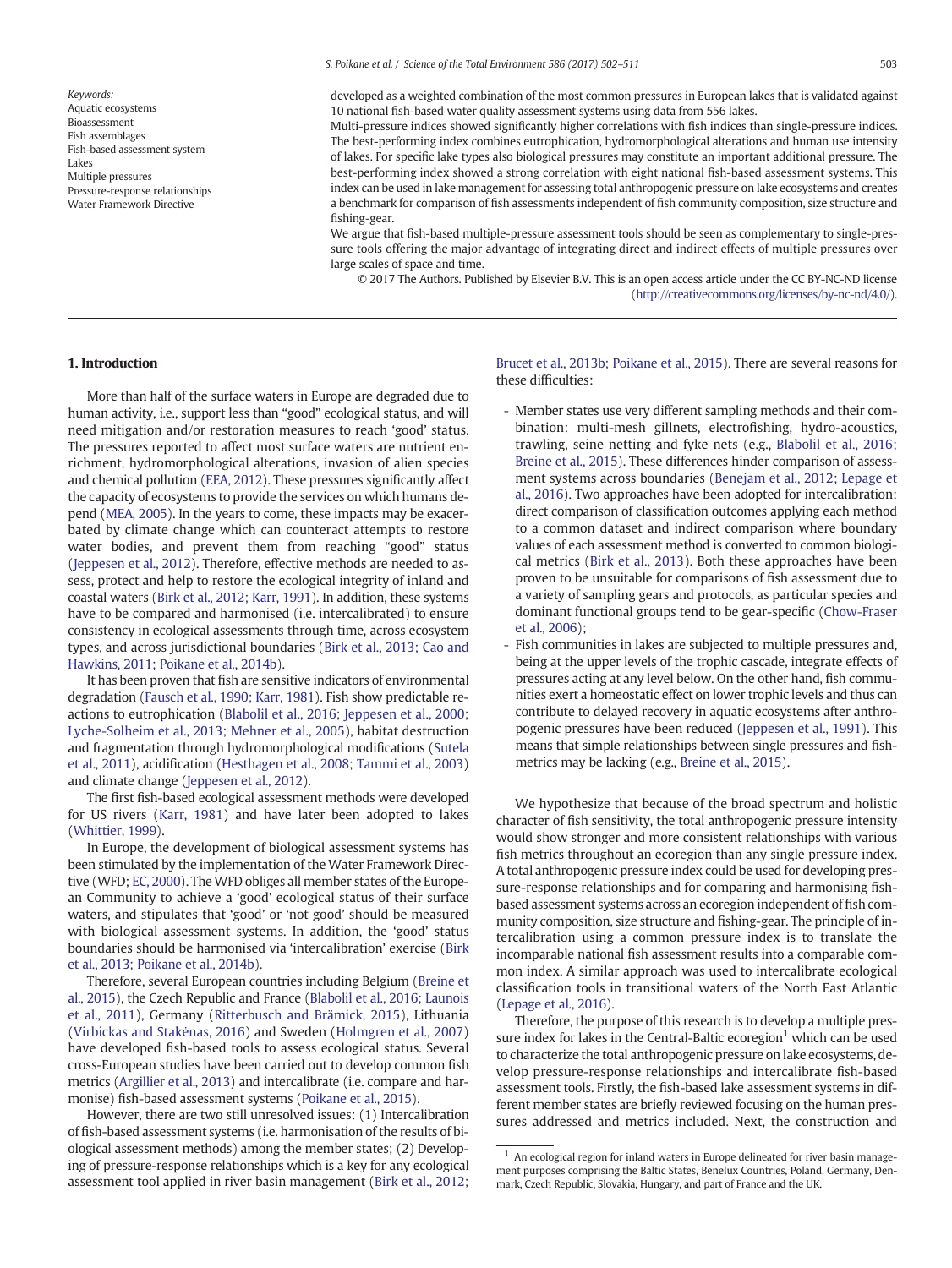performance of the total anthropogenic pressure index (TAPI) is described and the paper is concluded with some thoughts about the use of fish in the ecological assessment of lakes.

## 2. Material and methods

## 2.1. Dataset

Data was collected from 10 countries in the Central-Baltic ecoregion, comprising in total 556 lakes (Table 1). The dataset included: (1) morphological data: lake area and depth; (2) information on human impacts (see Tables 2 & 3); (3) Ecological Quality Ratio (EQR) values of the national lake assessment systems based on fish. Information was compiled using monitoring data of national water agencies, scientific projects or literature. Lakes were mostly (60%) polymictic and presented a broad range of total phosphorus (TP) and chlorophyll- $a$  (Chl- $a$ ) concentrations. Except the Czech Republic and the Netherlands, which include mostly heavily modified water bodies, other countries have low level of shoreline alteration.

Lake depth has a significant impact on lake response to pressures (Mehner et al., 2005) therefore lakes were classified into polymictic, stratified and deep stratified according to Ritterbusch et al. (2014). Before analysis, a thorough data screening was performed. Lakes judged incomparable were excluded from the analysis (e.g., saline lakes, rapidly flushed lakes). Also, very small lakes (area  $<$  0.5 km<sup>2</sup>) were excluded from the final analyses as species richness and diversity is strongly related to surface area of lakes, with critical threshold reported between 0.36 and 0.6 km<sup>2</sup> (Brucet et al., 2013a; Eckmann, 1995). Still, for France and Belgium the analysis was repeated including all lakes, as excluding small lakes left these countries with very small datasets.

#### 2.2. Construction of the pressure index

Our approach followed well-accepted principles for the development of common metrics (e.g., Breine et al., 2015; Hering et al., 2006, 2010; Lepage et al., 2016).

The pressure index construction consisted of 5 steps:

- 1. Identifying and selecting pressures affecting lake fish community. Seven critical broad-spectrum pressures impacting fish community were identified including eutrophication, acidification, hydromorphological pressures, chemical pollution and contamination, fishing and stocking, non-native species, and direct lake use (Table 2).
- 2. Selecting metrics with available data for each pressure. Each pressure was characterized by several indicators or proxies (Table 2). These could describe both the cause and effect, for

instance, TP (cause) and Chl-a (effect), shoreline alterations (cause) and habitat loss (effect).

3. Scoring of metrics.

Pressure variables were assessed on a ranked scale from 5 (no or negligible impact) to 1 (extreme impact) according to the severity of the disturbance (Table 3). A complete list of the scoring criteria can be found in Tables S2 and S3, Supporting information.

For eutrophication metrics type-specific thresholds were used for polymictic, stratified and deep stratified lakes (Ritterbusch et al., 2014). For quantitative eutrophication metrics (spring TP, summer TP, Chl-a) five alternative settings of class boundaries were applied based on outputs from different studies (Carlson, 1977; LAWA, 2014; Poikāne et al., 2010; Poikane et al., 2014a; Vollenweider and Kerekes, 1982). These criteria are provided in Annex 1, Supporting information.

4. Calculation of different versions of the TAPI index by selecting different combinations of pressures and metrics, and modifying the weight for eutrophication pressure (Table S4, Supporting information). All TAPIs were calculated as EQR values between 0 (high pressure) and 1 (low pressure) according to the formula described in Hering et al. (2006):

 $TAPIx = (score_x - min_x) / (max_x - min_x),$ 

where:

 $score_x =$  metric result;

 $max<sub>x</sub>$  = upper anchor (maximum possible score);  $min_x = lower$  anchor (minimum possible score).

5. Evaluation of the performance of different versions of the TAPI index. The basic criterion for selecting best-performing TAPI versions was a sufficiently strong correlation (Pearson  $R > 0.6$ ; P < 0.05) of the TAPI with all EQR's generated by fish-based assessment methods evaluated in this study (Hering et al., 2006).

#### 2.3. Statistical methods

Statistical analyses were performed using the R software package (R Core Team 2016).

A linear mixed effects model as implemented in library lme4 (Bates et al., 2015) was used to analyze the effect of pressures (fixed effect) on strength of relationships using countries and TAPIs as crossed random effects to account for possible correlations as each country and each

Table 1

Dataset used in the TAPI construction. BE: Belgium; CZ: Czech Republic; DE: Germany; DK: Denmark; EE: Estonia; FR: France; LT: Lithuania; NL: the Netherlands; PL: Poland; UK: United Kingdom. Poland participated with two datasets and methods: PL1: method LFI+, PL2: method LFI-CEN.

| <b>MS</b>       | Number of lakes |                   |                          | Annual mean<br>TP ( $\mu$ g L <sup>-1</sup> ) |             | Mean<br>Chl- <i>a</i> (µg $L^{-1}$ ) |            | Shore alteration <sup>b</sup> (mean) |     |
|-----------------|-----------------|-------------------|--------------------------|-----------------------------------------------|-------------|--------------------------------------|------------|--------------------------------------|-----|
|                 | Total           | Poly <sup>a</sup> | <b>Strat<sup>a</sup></b> | Strat deep <sup>a</sup>                       | Range       | Median                               | Range      | Median                               |     |
| BE              | 44              | 44                |                          | $\qquad \qquad -$                             | 15-1780     | 180                                  | $3 - 471$  | 22                                   | 4.3 |
| CZ              | 23              | 4                 | 10                       | 9                                             | $9 - 403$   | 48                                   | $3 - 72$   | 22                                   | 3.6 |
| DE              | 95              | 51                | 30                       | 14                                            | $13 - 508$  | 40                                   | $2 - 288$  | 9                                    | 4.1 |
| DK              | 107             | 86                | 21                       | $-$                                           | $11 - 1091$ | 89                                   | $2 - 203$  | 36                                   | 4.8 |
| EE              | 48              | 32                | 16                       |                                               | $12 - 131$  | 30                                   | $2 - 121$  | 10                                   | 4.1 |
| FR              | 23              | 12                | 6                        |                                               | $7 - 213$   | 20                                   | $1 - 142$  | 6                                    | 4.5 |
| <b>LT</b>       | 90              | 39                | 37                       | 14                                            | $7 - 150$   | 29                                   | $2 - 92$   | 8                                    | 5.0 |
| NL              | 28              | 23                |                          | $\overline{\phantom{0}}$                      | $15 - 443$  | 80                                   | $3 - 106$  | 24                                   | 2.7 |
| PL <sub>1</sub> | 32              | 13                | 10                       | 9                                             | $4 - 200$   | 43                                   | $4 - 69$   | 18                                   | 4.0 |
| PL <sub>2</sub> | 59              | 21                | 16                       | 22                                            | $12 - 466$  | 50                                   | $1 - 122$  | 13                                   | 3.9 |
| UK              |                 |                   | $\qquad \qquad -$        |                                               | $7 - 140$   | 90                                   | $26 - 175$ | 50                                   | 4.9 |
| Tot             | 556             | 332               | 151                      | 73                                            |             | 44                                   |            | 17                                   | 4.4 |

<sup>a</sup> Polymictic, stratified, stratified deep - lake typology according to Ritterbusch et al. (2014).

<sup>b</sup> Evaluation of shore alteration in scale from 1 (completely altered) to 5 (no alterations), see Table 3.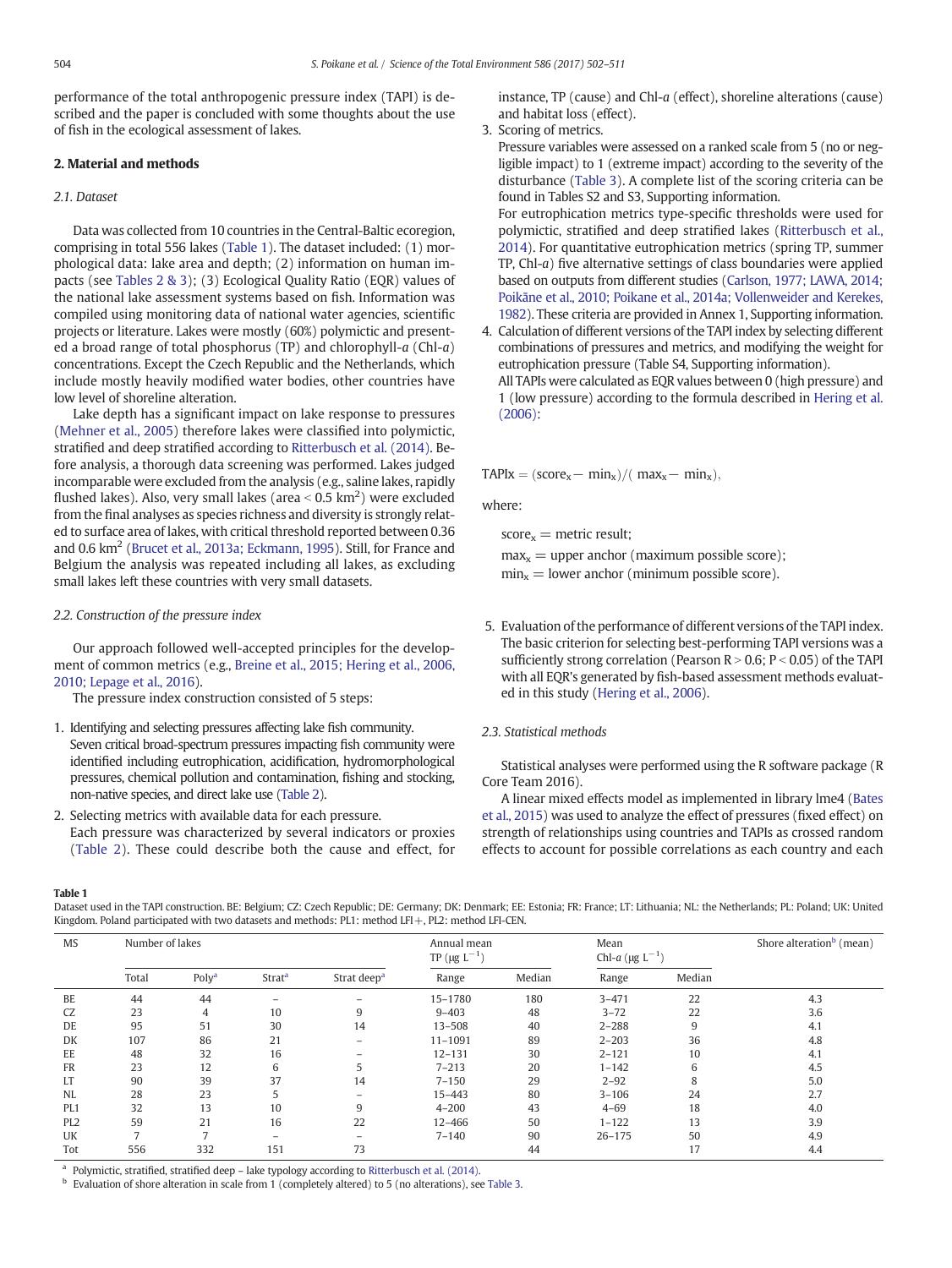## Table 2

Anthropogenic pressures and indicators to build TAPI index.

| Anthropogenic<br>pressure/indicators                                                                                                                                                                                           | Description of indicator                                                                                                                                                                                                                                                                                                                                                                                                                                                                                           |
|--------------------------------------------------------------------------------------------------------------------------------------------------------------------------------------------------------------------------------|--------------------------------------------------------------------------------------------------------------------------------------------------------------------------------------------------------------------------------------------------------------------------------------------------------------------------------------------------------------------------------------------------------------------------------------------------------------------------------------------------------------------|
| Eutrophication<br>Total phosphorus (spring)<br>Total phosphorus (summer)<br>Chlorophyll-a (summer)<br>Land use intensity<br>Trophic state class using TP<br>Trophic state class using trophic<br>index<br>Trophic state change | Mean value for March-April or while water body is not stratified<br>Mean epilimnetic value for June-September (monthly sampling)<br>Percentage of non-natural land use in catchment<br>Trophic classification based on total phosphorus<br>Trophic classification based on index of eutrophication<br>The difference of the mean TP concentration between reference and current conditions                                                                                                                         |
| Acidification<br>Acidification level                                                                                                                                                                                           | Assesses the level of human-induced acidification                                                                                                                                                                                                                                                                                                                                                                                                                                                                  |
| Hydromorphological pressures<br>Shoreline modification<br>Fragmentation<br>Loss of habitats<br>Water level regulation                                                                                                          | Percentage of anthropogenic alterations of shore structure (beaches, footbridges, marinas, erosion<br>control structures etc.). The data are estimated with aerial photographs, e.g. Google Earth<br>Estimates the impact of human barriers on fish species migrating from/to the lake.<br>Availability of habitats in undisturbed conditions is estimated and compared to the present number of habitats<br>Compares the present water level/fluctuations with the pristine situation                             |
| Lake use<br>Lake use intensity<br>Population density in the vicinity<br>of the lake                                                                                                                                            | Human-use intensity including shipping, boating, bathing etc.<br>Refers to a 'catchment area' of human use, i.e. the range in which people come to the lake for recreation                                                                                                                                                                                                                                                                                                                                         |
| Chemical pollution and contamination<br>Chemical pollution<br>Visible pollution<br>Litter<br>Biological effects of pollution                                                                                                   | As defined by the criteria of the EC directive for environmental quality standards (2008/105/EC) Annex I<br>Assessment of the visible impairments of the fish community by urban discharge, industrial discharge and others<br>Estimates the amount of litter at the shoreline - a proxy for both pollution and lake use intensity<br>Estimates the intensity of effects of pollution on biota (not only fish). Examples are shifts in sex ratio,<br>lack of reproduction, reduced growth, infections or diseases. |
| Fishing and stocking<br>Fish removal<br>Stocking of native species                                                                                                                                                             | Assesses the ecological effects of selective fish removal by commercial fisheries and/or angling.<br>Assesses the ecological effects of selective fish input by commercial fisheries and/or angling                                                                                                                                                                                                                                                                                                                |
| Non-native species<br>Alien fish species number<br>Alien fish abundance<br>Non-fish aliens                                                                                                                                     | The number of fish species present that would be absent in undisturbed conditions (both true aliens, i.e. non-native<br>in the corresponding region and translocated species, i.e. native in the region but not native in the water body)<br>Percentage of weight of non-native fish<br>Assesses the ecological impact of non-fish aliens                                                                                                                                                                          |

TAPI had multiple observations. Tukey HSD tests as implemented in library multcomp (Hothorn et al., 2008) were used as post hoc test to compare pressure groups with each other if linear mixed effects model showed significant effect of pressure group.

## 3. Results

### 3.1. Member state fish-based lake assessment systems

Nearly all member states in the Central-Baltic region have developed fish-based lake assessment systems (Table 4). The randomized multimesh gillnet sampling (CEN, 2005) was the most common sampling method, however, not used in all member states. All member states have addressed eutrophication as a major human pressure in the region. In many cases, additional pressures such as hydromorphological pressures and human use intensity were tested.

All assessment systems are based on reference condition approach where natural variability is taken into account using typology frameworks. Therefore, all member states have developed lake type-specific reference values; these described the value of an index to be expected under 'undisturbed conditions'. The most common approaches, mostly used in a combination, include historical data, expert judgement and near-natural sites, only few use modelling or palaeolimnological data. Reference conditions correspond to the WFD normative definition of 'high' status where 'species composition and abundance is consistent with undisturbed conditions'.

All indices distinguished between five classes of biological quality. Various approaches were adopted to define ecological boundaries,

#### Table 3

Scoring criteria for TAPI metrics (for other metrics see Tables S2 and S3, Supporting information). P - polymictic lakes, S - stratified lakes, D - deep stratified lakes with max depth > 30 m.

| TAPI metric                                    | 5 points least disturbed | 4 points minor impact | 3 points major impact            | 2 points strong impact | 1 point extreme impact |
|------------------------------------------------|--------------------------|-----------------------|----------------------------------|------------------------|------------------------|
| Eutrophication                                 |                          |                       |                                  |                        |                        |
| Chl-a ( $\mu$ g L <sup>-1</sup> )              | < 11 (P)                 | $11-21$ (P)           | $21 - 52$ (P)                    | $52 - 215$ (P)         | >215(P)                |
|                                                | $<$ 6 (D, S)             | $6-10$ (D, S)         | $10-26$ (D, S)                   | $26-104$ (D, S)        | $>104$ (D, S)          |
| TP spring                                      | $<$ 32 (P)               | $32-45(P)$            | $45-100(P)$                      | $100 - 200(P)$         | >200(P)                |
| TP summer ( $\mu$ g L <sup>-1</sup> )          | $<$ 25 (D, S)            | $25-32$ (D, S)        | $32-45$ (D, S)                   | $45-100$ (D, S)        | $>100$ (D, S)          |
| Hydromorphological<br>alterations and lake use |                          |                       |                                  |                        |                        |
| Shore modification                             | $\leq 10\%$              | $11 - 30%$            | $31 - 50%$                       | $51 - 70%$             | >70%                   |
| Habitat loss                                   | Natural/increased        | All habitats          | 1–3 habitats missing             | 4–6 habitats missing   | $>6$ habitats missing  |
| Lake use intensity                             | Low (bath, boat, sail)   |                       | Intense (motorboat, ships, dive) |                        | Very intense           |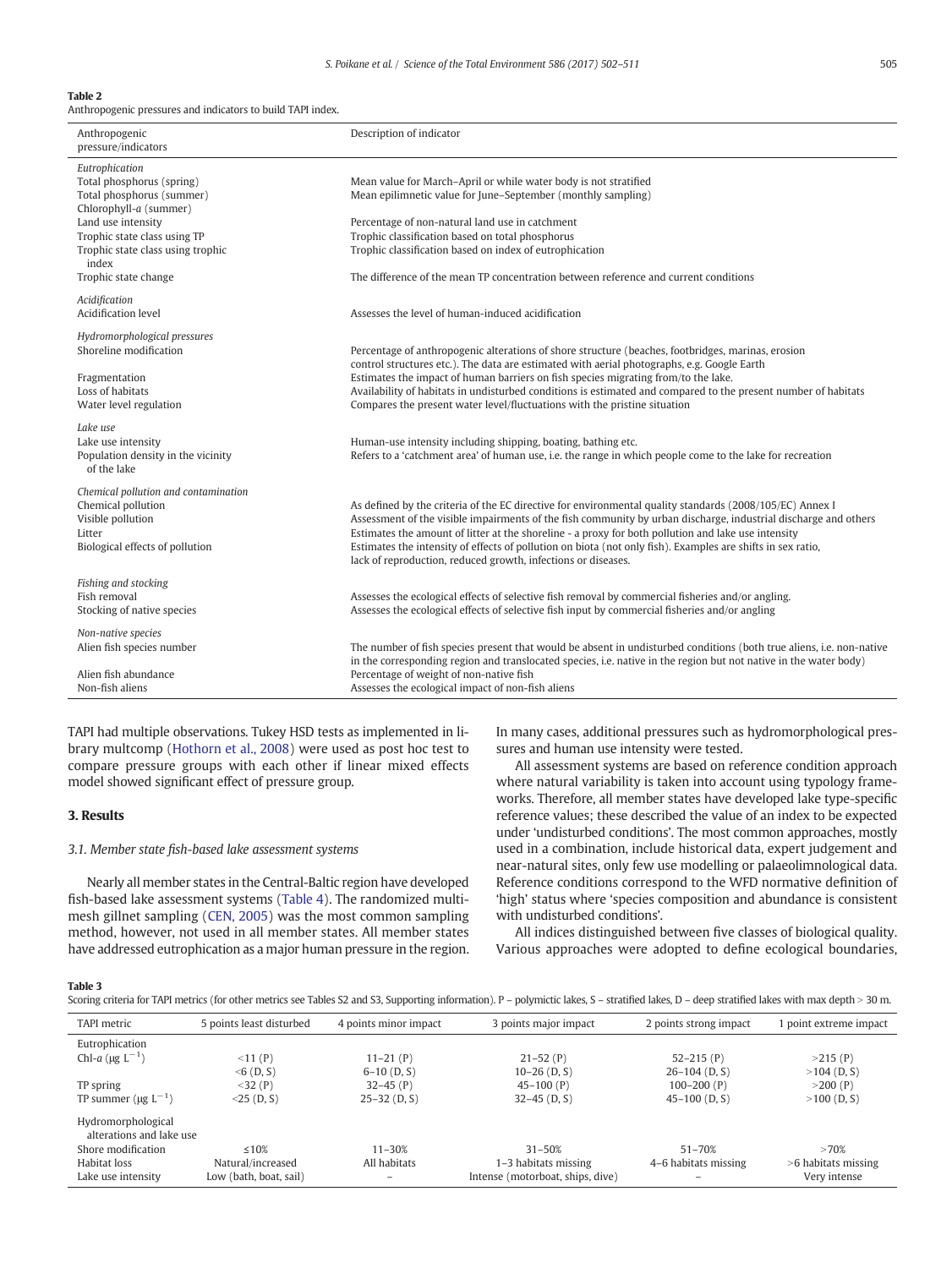## Table 4

Fish-based lake assessment systems, country abbreviations see Table 1. NPUE – number per unit effort; WPUE – weight per unit effort; %N percentage of total number; %W percentage of total weight; SpN – species number. ↑ - increase along impact gradient; ↓ - decrease along impact gradient.

| <b>MS</b>       | Fishing gear                                                         | Metrics included in the assessment system                                                                                                                                                                                                                                                                                                                                 | Reference                         |
|-----------------|----------------------------------------------------------------------|---------------------------------------------------------------------------------------------------------------------------------------------------------------------------------------------------------------------------------------------------------------------------------------------------------------------------------------------------------------------------|-----------------------------------|
| BE              | Fyke nets, electrofishing                                            | %N invertivorous individuals $\downarrow$ ,%N omnivorous individuals $\uparrow$ , %N specialized spawners $\downarrow$ , SpN of piscivorous<br>species L, %W benthivorous species $\uparrow$ , tolerance value L                                                                                                                                                          | Breine et al. (2015)              |
| CZ              | Multi-mesh gillnets (electrofishing,<br>hydroacoustics) <sup>a</sup> | NPUE $\uparrow$ , WPUE $\uparrow$ , $\&$ N ruffe $\uparrow$ , $\&$ W bream $\uparrow$ , $\&$ W perch $\downarrow$ , $\&$ W rudd $\downarrow$ , $\&$ W Salmonidae $\downarrow$ , SpN of 0 + of six common<br>species $\downarrow$                                                                                                                                          | Blabolil et al. (2016)            |
| DE.             | Multi-mesh gillnets<br>(electrofishing)                              | WPUE $\uparrow$ , $\chi$ N bream, $\chi$ N ruffe $\uparrow$ , $\chi$ W bream $\uparrow$ , $\chi$ W perch $\downarrow$ , $\chi$ W pikeperch $\uparrow$ , $\chi$ W ruffe $\uparrow$ , $\chi$ W white bream $\uparrow$ , $\chi$ W<br>benthic net species 1, %W benthivorous species 1, median individual weight of bream/perch/roach, SpN<br>obligatory species $\downarrow$ | Ritterbusch and<br>Brämick (2015) |
| DK              | Multi-mesh gillnets<br>(electrofishing)                              | NPUE $\uparrow$ , %W bream + roach $\uparrow$ , %W piscivorous individuals $\downarrow$ , average individual weight $\downarrow$                                                                                                                                                                                                                                          | Søndergaard et al.<br>(2013)      |
| EE              | Multi-mesh gillnets (mini-fyke<br>nets, commercial gillnets)         | NPUE $\uparrow$ , $\chi$ N perch $\downarrow$ , $\chi$ W non-piscivorous individuals $\uparrow$ , $\chi$ gillnet panels that caught fish $\downarrow$ , Simpson diversity<br>index $\downarrow$                                                                                                                                                                           |                                   |
| FR              | Multi-mesh gillnets                                                  | NPUE $\uparrow$ , WPUE $\uparrow$ , %N omnivorous individuals $\uparrow$                                                                                                                                                                                                                                                                                                  | Argillier et al. (2013)           |
| LT.             | Multi-mesh gillnets                                                  | %N perch L, %W non-native and trans-located species $\uparrow$ , %W white bream $\uparrow$ , %W benthivorous species $\uparrow$ , %W<br>perch and stenothermic↓, average individual weight roach↓, SpN obligatory species↓                                                                                                                                                | Virbickas and<br>Stakėnas (2016)  |
| NL              | Trawling, seine netting,<br>electrofishing                           | %W bream $\uparrow$ , %W (perch + roach)/eurytopic $\downarrow$ , %W low oxygen tolerant $\downarrow^*$ , %W phytophilic species $\downarrow$                                                                                                                                                                                                                             | Altenburg et al.<br>(2012)        |
| PL1             | Fisheries statistics: seine, gillnet,<br>fyke nets                   | %W large bream↓, %W small bream↑, %W crucian carp↑, %W perch↓, %W pike↓, %W large roach↓, %W<br>pikeperch $\uparrow$ , $\mathcal{W}$ tench $\downarrow$ , $\mathcal{W}$ white bream $\uparrow$ , $\mathcal{W}$ large bream in total bream $\downarrow$ , $\mathcal{W}$ large roach in total roach $\downarrow$                                                            |                                   |
| PL <sub>2</sub> | Multi-mesh gillnets                                                  | %W bleak ↑, %W bream ↑, %W perch ↓, %W pikeperch ↑, %W roach ↑, %W rudd ↓, %W ruffe ↑, %W tench ↓, %W white<br>bream <sub>1</sub>                                                                                                                                                                                                                                         |                                   |

In brackets – the sampling gear used for sampling but not for calculation of metrics.

ranging from simple division of the EQR scale to more ecologically based approaches as shifts in fish communities i.e. change from dominance of phytophilic to eurytopic species related to disappearance of habitat for spawning and of juvenile phytophilic fish.

Ten fish-based lake assessment methods were included in the study, comprising 45 metrics in total (see Table 4, also Table S1, Supporting information). Composition metrics were most widely-used in lake assessment (53%) followed by functional metrics (21%). Also abundance and age structure metrics were used (10%), while richness and sensitivity metrics were rarely used. The most frequently used composition metrics includes share of European perch Perca fluviatilis, decreasing along degradation gradient (used by 7 systems) and common bream Abramis brama (6), white bream Blicca bjoerkna, roach Rutilus rutilus, ruffe Gymnocephalus cernua (4) and pike-perch Sander lucioperca (3) increasing along degradation gradient. Similarly, increase of share of benthivorous (3) and omnivorous fish (2) were the most frequently used functional metrics, and increase of Number per unit effort (NPUE) and Weight per unit effort (WPUE) – abundance metrics. The synthesis gives a coherent picture on shifts in fish communities in response to human pressures despite the different metrics used by the member states (Table 4).

## 3.2. TAPI development and selection of best-performing models

Nearly all TAPI versions correlated significantly to the majority of national lake fish indices of the member states, except for Belgium and France (Table S5, Supporting information). Multi-pressure TAPI indices showed significantly stronger correlations (Tukey's multiple comparison tests,  $P < 0.0001$ ) ( $R_{mean} = 0.67$ –0.70) in comparison to single-pressure (eutrophication) indices ( $R_{mean} = 0.61$ ).

Eutrophication indices showed moderately strong correlation with national fish based assessment results in all countries, with the exception of Belgium (only six lakes with area  $> 50$  ha). Including hydromorphology and direct lake-use significantly improved the TAPI performance for most member states (especially for Denmark, but not France). More complex models involving more pressures did not show significantly better performance (Fig. 1, Table 6).



Fig. 1. Box-plots of correlation coefficients between fish-based lake assessment and TAPI indices including different pressures. The box represents interquartile range, the horizontal line the median R, the middle point - the mean R. a and b show similar groups according to Tukey's multiple comparison tests (P < 0.0001). Eutro - eutrophication, Hymo - hydromorphological alterations and direct lake-use, Bio – biological pressures, Pollution – chemical pollution and contamination.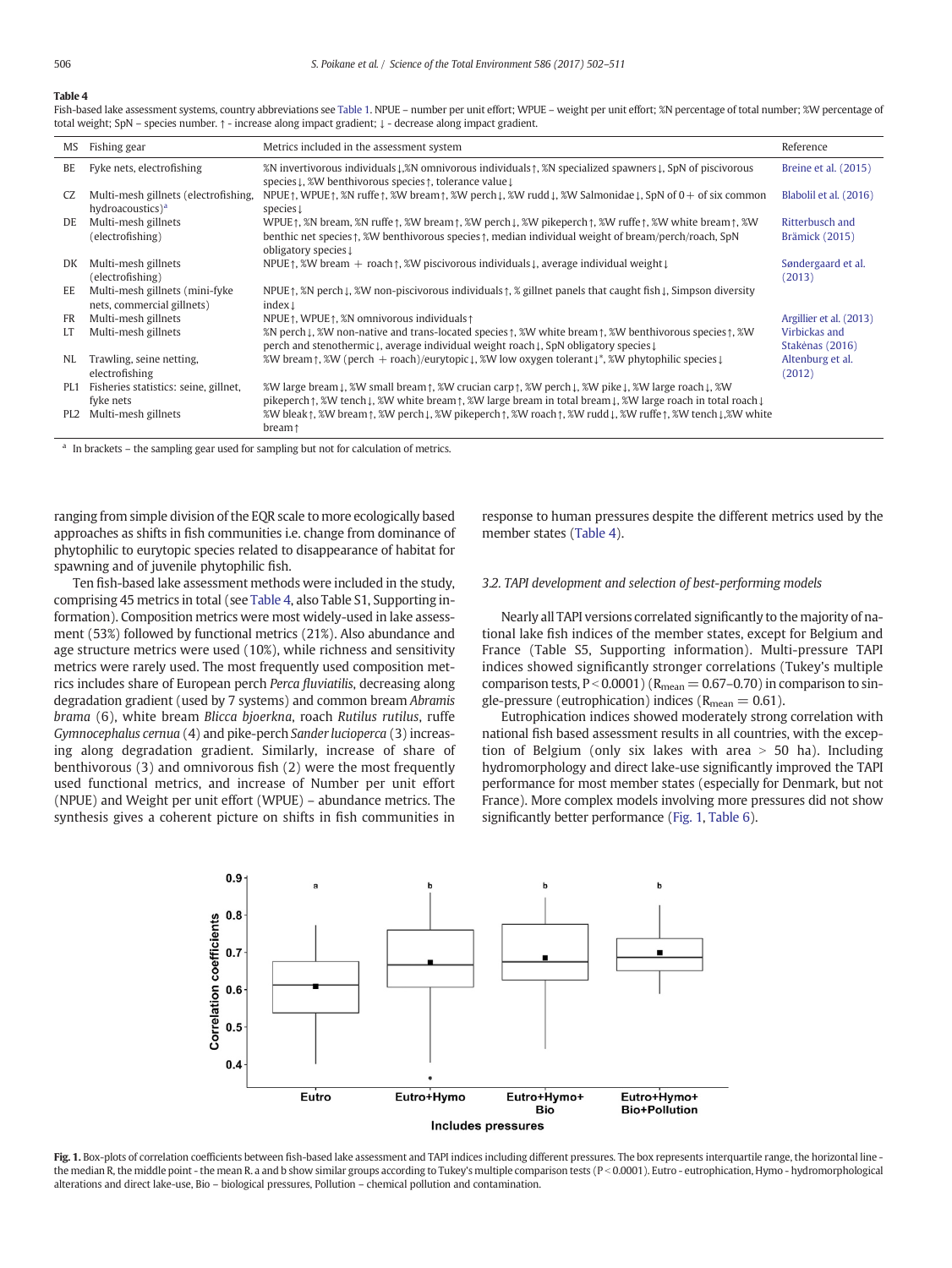The best-performing TAPI index in terms of correlation strength  $(R_{mean} = 0.724, P < 0.001)$  consisted of mean scores of two pressure modules: (1) eutrophication module, (2) hydromorphological and lake-use module (Table 6). The final TAPI showed highly significant correlation with eight assessment systems with R ranging from 0.63–0.84  $(P < 0.001)$ . Linear regressions are shown in Fig. 2.

For Belgium, this analysis did not reveal any significant relationship, mostly due to the small number of lakes with an area  $>$  50 ha (n = 9). For all lakes of Belgium (median lake area: 10 ha; interquartile range: 3–34 ha), incorporation of biological pressures into the TAPI indices improved the models' performance, comparing with versions with only eutrophication or eutrophication and hydromorphological pressures included. The best-performing TAPI for Belgium consisted of mean scores of three pressure modules: (1) eutrophication, (2) hydromorphological and lake-use, and (3) biological pressures (Table 5).

The French system showed no or very weak relationship with multipressure TAPI indices. However, it showed moderately strong correlations with TAPI indices which included only eutrophication metrics  $(R = 0.72$  for lakes  $> 50$  ha, P < 0.001, R = 0.46 for all lakes, P < 0.05).

## 4. Discussion

Recent research has shown that the deterioration of fish communities is often caused by interwoven multiple pressures such as eutrophication, habitat loss, chemical pollution, fisheries, and climate change (Jeppesen et al., 2012). Impacts of these pressures are often synergistically or antagonistically interrelated (Folt et al., 1999), expressed at different spatial and temporal scales and characterized by various lag periods. This makes the identification of a single, or even dominant factor responsible for the change difficult. Therefore, construction of single pressure-response relationships has failed in many cases, necessitating the development of multiple pressure models (e.g., Breine et al., 2015).

In the present paper we develop a total anthropogenic pressure index (TAPI) as a weighted combination of most common pressures in European lakes that is validated against 10 national fish based water quality assessment systems. This index can be used in lake management for assessing total anthropogenic pressure on lake ecosystems and creates a benchmark to overcome serious comparability issues between national assessment systems caused by methodological differences.

## 4.1. Response to multiple pressures

In line with a recent review (Nõges et al., 2016) our study showed that fish performed better as an indicator of multiple rather than single pressures. We found that the explanatory power of fish based assessment systems increased from 37% to 52% when hydromorphological alterations and direct lake-use were included in addition to eutrophication metrics. However, further adding of pressures did not increase the explanatory power of the models (except for Belgium, where the lake sample consists of small artificial lakes).

This can be explained by high mobility and complex life history of fish which exposes different life stages to conditions pertaining in various lake zones. Unlike phytoplankton or phytobenthos, fish do not respond to nutrient enrichment directly. Exceptions might be ammonia nitrogen which at high pH turns into toxic unionized ammonia that may cause fish-kills (Camargo and Alonso, 2006) or nitrate enrichment which can reduce the severity of an ectoparasitic fish infection (Smallbone et al., 2016). Fish, however, do respond to eutrophication induced changes such as modified food availability and changes in habitat quality - hypolimnetic oxygen depletion, increased turbidity, and loss of submerged plants. Also hydromorphological alteration and direct lake-use destroy or modify habitat complexity, resulting in various detrimental effects on fish community: (i) breeding of fish species that spawn in shallow littoral waters is disturbed by habitat degradation; (ii) fish production and species richness decrease with habitat degradation, most likely due to the loss of submerged macrophytes and woody debris that provide shelter against predation and wave-action, and offer high abundance and diversity of prey organisms (Lewin et al., 2014; Mehner et al., 2005).

Therefore, fish community composition reflects habitat and food availability and the effect of diverse pressures in the lake as a whole – this is an added value of fish as a biological indicator, compared to macroinvertebrates, macrophytes and phytoplankton. Similar metric responses to multiple pressures were also found in European rivers (Schinegger et al., 2013).



Fig. 2. Linear egressions between Member States fish classification method Ecological Quality Ratio (EQR) and the best performing TAPI index including eutrophication, hydromorphological alterations and direct lake-use. Country abbreviations see Table 1.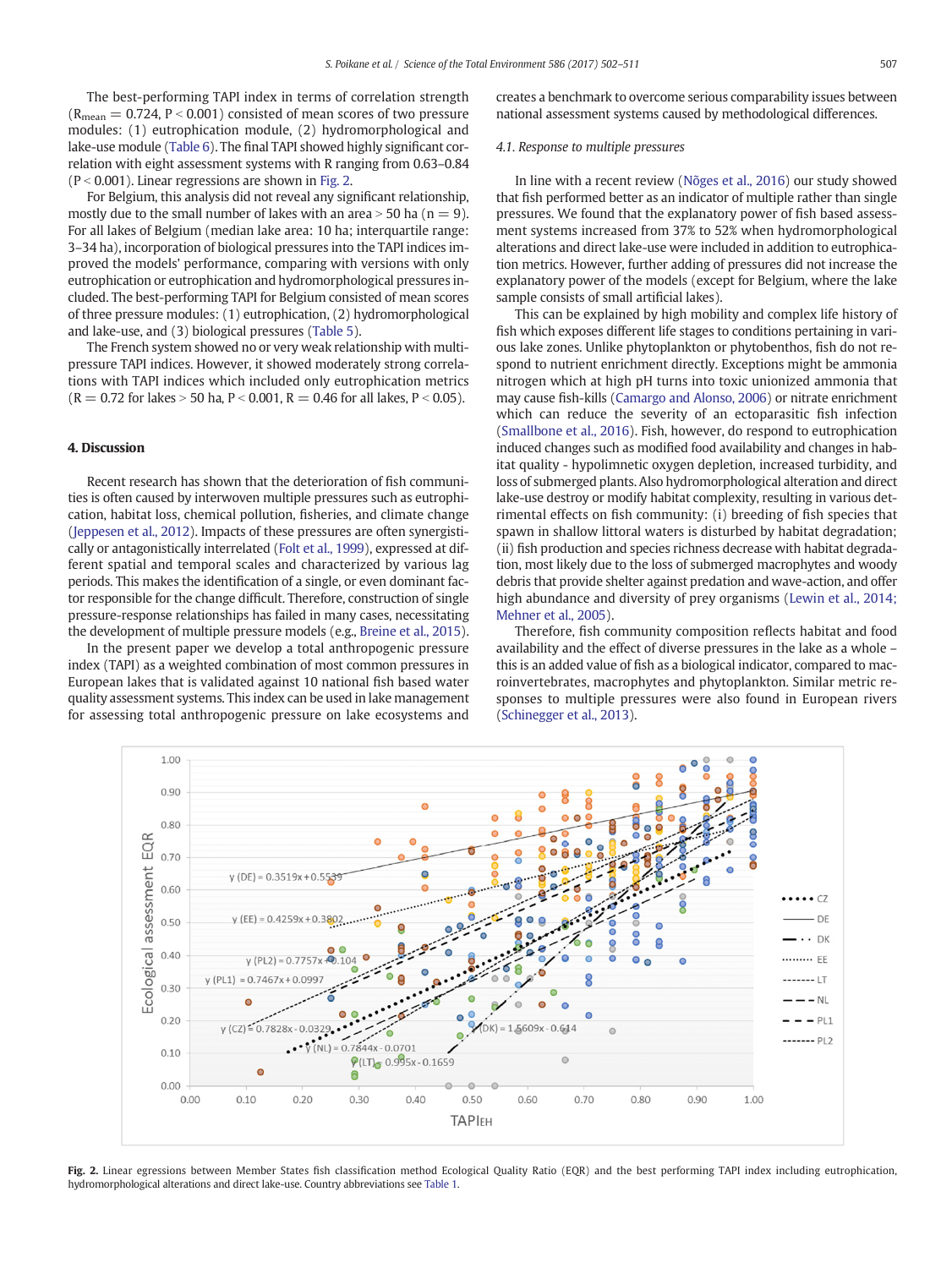## Table 5

Selection of best-performing TAPI index (analysis including lakes > 50 ha). Indexes after Rmean show similar groups according to Tukey's multiple comparison tests (P < 0.0001). The best performing model marked in bold.

| $Pressure(-s)$       | $R_{\text{mean}}$ of all models in the<br>pressure group | $R_{\text{mean}}$ of the best-performing model in the<br>pressure group | Number of<br>systems | <b>Notes</b>                                 |
|----------------------|----------------------------------------------------------|-------------------------------------------------------------------------|----------------------|----------------------------------------------|
| Eutro                | 0.61(A)                                                  | 0.610                                                                   |                      | Significantly lower performance comparing to |
|                      |                                                          | 0.670                                                                   |                      | multi-pressure models                        |
| $Eutro + Hymo$       | 0.67(B)                                                  | 0.724                                                                   | o                    | Simplest model with best performance         |
| $Eutro + Hymo + Bio$ | 0.69(B)                                                  | 0.721                                                                   |                      | More complex models do not show improvement  |
| Eutro + Hymo + Bio + | 0.70(B)                                                  | 0.710                                                                   |                      | of performance                               |
| Pollution            |                                                          |                                                                         |                      |                                              |

#### 4.2. Pressures included in TAPI

The best performing TAPI version included eutrophication, hydromorphological alterations and direct lake-use intensity. The revealed importance of eutrophication is not surprising as (1) nutrient enrichment is still the predominant pressure responsible for the degraded ecological status of lakes in Europe (EEA, 2012); (2) most assessment systems explicitly address eutrophication by including taxonomic and/ or functional metrics based on their acknowledged sensitivity to the effects of eutrophication.

Large numbers of studies on European lake fish assemblages have reported shifts in relative abundance of roach, bream, perch, ruffe and other taxa along the eutrophication gradient (e.g., Mehner et al., 2005; Tammi et al., 2003). The share of perch, bream, white bream, roach and ruffe were the most frequently used metrics in the fish-based assessment systems, followed by overall abundance (number or weight per unit effort), abundance or number of predatory fish species, percentage of catch by weight of benthic and benthivorous species, and average or median individual weight of fish (each present in at least 3 methods). All these metrics have been identified as indicators of nutrient enrichment (Appelberg et al., 2000; Breine et al., 2015, and Virbickas and Stakėnas, 2016).

The relevance of hydromorphological alterations and direct lake-use is more disputable. Indeed, several studies fail to show clear fish response to these impacts. For instance, Mehner et al. (2005) demonstrated that shoreline alterations and human use intensity had a negligible effect on fish communities. Brucet et al. (2013a) did not find any effect of hydromorphological pressures on fish diversity in lakes. Nevertheless, many studies do confirm these relationships (Breine et al., 2015; Launois et al., 2011; Lewin et al., 2014; Scheuerell and Schindler, 2004; Sutela et al., 2011), ecological rationale for these impacts is well-established (Ostendorp et al., 2004) and the reasons for not finding the impacts are mostly linked to insufficient data quality and quantity (Mehner et al., 2005).

On the other hand, pressures such as acidification, chemical pollution and contamination, fishing and stocking and the presence of nonnative species were not retained in the final TAPI as adding these pressures did not improve the TAPI's performance (with exception of Belgian small lakes, see further). Firstly, levels of chemical pollution and acidification in the lakes were generally low. Secondly, it is difficult to conclude whether fishing/stocking pressures and alien species genuinely have a low impact on fish communities, or that the fish metrics used in member states' systems do not reflect these pressures. In addition, we suspect some heterogeneity in the assessment of stocking and fishing intensity and/or impact. In France, for example, fish communities in lakes are often manipulated (Argillier et al., 2002). However, it is very difficult to know exactly the management practices in different lakes, and the fishing intensity upon different species.

#### 4.3. French assessment system – addressing eutrophication only

Nine out of ten existing national fish indices correlated significantly with the multi-pressure indices. However, the French system showed a relationship with eutrophication-only indices. A number of reasons can be suggested as to why this might be so: (1) the French assessment system includes only three metrics (NPUE, WPUE, abundance of omnivorous fish) that are mostly related to lake productivity (Argillier et al., 2013); (2) the French dataset is relatively small ( $n = 24$ ) and the shoreline alteration and lake-use are negligible (only one lake with significant shore modification and one - with significant lake-use intensity). It remains to be seen how well this assessment system is able to account for other anthropogenic pressures. For this, more data on hydrology, habitat alterations and fish communities are needed (Argillier et al., 2013).

## 4.4. Belgian system – best performing model includes also biological pressures

Belgian dataset consists of small and strongly degraded lakes with huge impacts of aliens (Belpaire et al., 2000). Therefore, the best relationships were achieved when all lakes were analyzed (including also small lakes) and biological pressures were included in the TAPI index. This shows that biological pressures, mostly negligible for large lakes, may be of importance for small degraded lakes. Overall, there is no consensus on the role of alien species – in general, the presence of alien species as perceived as a negative factor (Belpaire et al., 2000; Karr, 1981), while Breine et al. (2015) argue that some of alien fish species are naturalised (e.g., common carp) whilst others (pike-perch) are

#### Table 6

| Pressures, metrics and calculation approaches used in TAPI construction (example of calculation in Annex 2, Supporting information), country abbreviations see Table 1. |  |  |  |
|-------------------------------------------------------------------------------------------------------------------------------------------------------------------------|--|--|--|
|-------------------------------------------------------------------------------------------------------------------------------------------------------------------------|--|--|--|

| Pressure module                  | Metrics included                                                                              | Approach                    |                                                          |
|----------------------------------|-----------------------------------------------------------------------------------------------|-----------------------------|----------------------------------------------------------|
| <b>TAPI-EH</b>                   |                                                                                               |                             |                                                          |
| Eutrophication                   | $ChI-a, TPspring, TPsumer$                                                                    |                             | Best performing model for CZ, DE, DK, EE, LT, NL,        |
| Hydromorphological pressures and | Shore modification, habitat loss, lake-use                                                    |                             | PL. lakes $>$ 50 ha                                      |
| lake use intensity               | intensity                                                                                     |                             |                                                          |
| TAPI-EHB                         |                                                                                               | Sum of mean scores for each |                                                          |
| Eutrophication                   | Chl-a, TP <sub>spring</sub> , TP <sub>summer</sub> , TP-trophic state,<br>non-native land use | pressure module             | Best performing model for BE, lake area<br>$0.6 - 89$ ha |
| Hydromorphological pressures and | Shore modification, habitat loss, lake-use                                                    |                             |                                                          |
| lake use intensity               | intensity                                                                                     |                             |                                                          |
| <b>Biological pressures</b>      | Fish removal, fish input, alien fish abundance                                                |                             |                                                          |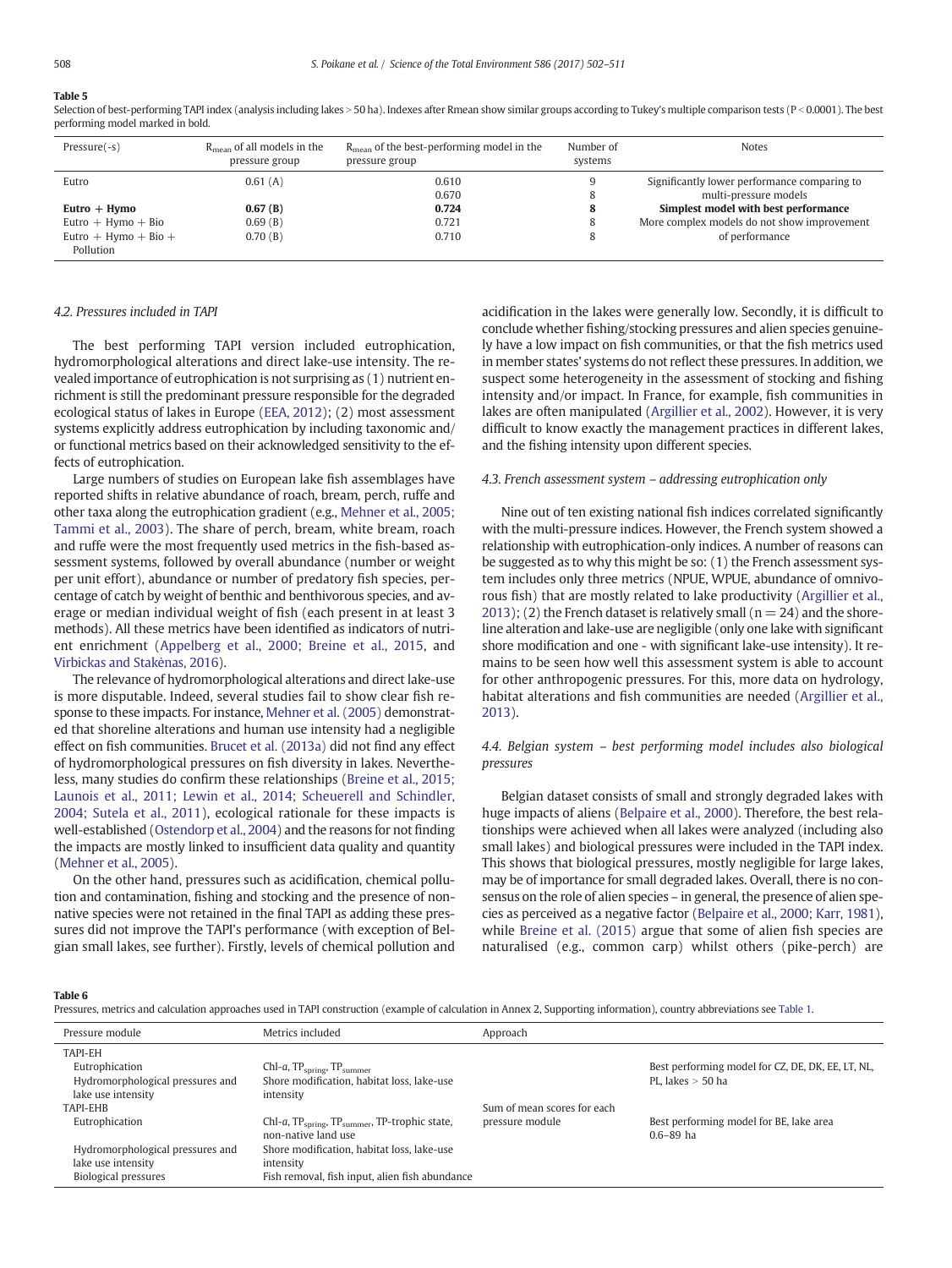Table 7

Comparison of single-pressure assessment tools vs multi-pressure assessment tools – examples.

| Pressure and pressure indicator                                                                  | Biological community                                               | Advantages                                                                         | Disadvantages                                                                         |
|--------------------------------------------------------------------------------------------------|--------------------------------------------------------------------|------------------------------------------------------------------------------------|---------------------------------------------------------------------------------------|
| Single-pressure tools                                                                            |                                                                    |                                                                                    |                                                                                       |
| Eutrophication (TP)                                                                              | Phytoplankton (Carvalho et                                         | Quantifying relationships between specific                                         |                                                                                       |
| Acidification (pH or ANC)                                                                        | al., $2013$ )<br>Benthic invertebrates<br>(McFarland et al., 2010) | pressures and biological response; Setting<br>robust targets for the management of | Often degraded to a biological proxy of total<br>phosphorus; Lacking understanding of |
| Hydromorphological alterations (water<br>regulation amplitude)                                   | Macrophytes<br>(Mjelde et al., 2013)                               | freshwaters, e.g., nutrient targets for limiting<br>Cyanobacteria blooms           | multiple pressures interactions                                                       |
| Multiple-pressure tools                                                                          |                                                                    |                                                                                    |                                                                                       |
| Multiple pressures including eutrophication,<br>morphological degradation and lake-use<br>(TAPI) | Fish assessment systems<br>(this paper)                            | Integrating direct and indirect impacts of<br>multiple pressures                   | Direct derivation of management targets<br>and restoration measures may be difficult  |

indicators for good water quality due to their high oxygen demand. Depending on the preferred food source and spawning behaviour, either coexistence or interspecific competition can occur between native and alien species (Verhelst et al., 2016). In addition alien species can become an important food source for many native species (Crane et al., 2015).

Also, there is no agreement how alien species have to be included in ecological assessment across Europe. This is because not all introduced fishes become established, and the fraction of those that do often have little appreciable effects on their new ecosystems, while others exert significant ecological, evolutionary, and economic impacts (Cucherousset and Olden, 2011). An experiment of Kornis et al. (2014) provided evidence that invasive species effects may diminish at high densities, possibly due to increased intraspecific interactions. So far, only the Lithuanian system for lakes includes explicit metric related to non-native species (Virbickas and Stakėnas, 2016). The majority of countries do not take alien species explicitly into account, assuming that significant pressure by alien species will be detected by other fish-based metrics (e.g., Breine et al., 2015). However, this is not always the case, as high-impact invasive alien species have been observed in water bodies classified as high (near-pristine) status (Vandekerkhove et al., 2013). This calls for a development of common understanding on the impacts of alien species and their inclusion in the ecological assessment.

#### 4.5. Role of fish community in ecological assessment

European freshwaters are affected by a complex of pressures, resulting from discharges from diffuse and point sources, habitat alteration, water abstraction, overfishing and climate change (EEA, 2012). Defining the biotic integrity may be the best way to assess the total effects of these pressures on aquatic environments. As Karr (1991) has stated: "An ideal indicator would be sensitive to all stresses placed on biological system by human society". However, the reality is different: most of the 62 intercalibrated lake assessment methods address single pressures, largely eutrophication, with only few methods addressing acidification, hydromorphological alterations, or multiple pressures (Poikane et al., 2015).

The broad spectrum of niche diversity among fishes covering different trophic levels of the aquatic food-chain from non-predatory planktivorous and benthivorous species to top predators and different types of habitats from littoral to benthic and pelagic habitats, makes fishes very susceptible to multi-pressure situations. We propose that high sensitivity of fish to a broad spectrum of pressures could provide both generic tools for detecting complex multiple pressures as well as more "tailor made" approaches for targeting specific pressure combinations.

We argue that both single-pressure and multiple-pressure tools have places in the lake management tool-kit (Table 7). Fish-based multiple-pressure assessment tools offer the major advantage of integrating both the direct and indirect effects of multiple pressures over large scales of space and time should be seen as complementary to other biological communities (Carvalho et al., 2013; Poikane et al., 2016) and biomarkers (Colin et al., 2016) for detection of early signs of ecosystem disturbance.

## 5. Conclusions

Fish communities react in a holistic way to a broad range of cumulative pressure impacts. Several European countries have developed fishbased lake assessment tools, however, their comparability is a major problem due to a variety of sampling gears and methodologies used. To overcome these issues, we constructed a combined pressure index, TAPI, which correlated well with changes in fish community structure thought to reflect anthropogenic degradation. TAPI includes eutrophication, hydromorphological alterations and lake-use intensity and shows strong correlation with 8 out of 10 national lake fish indices tested. Therefore, TAPI provides an estimation of the pressure intensity which is comparable throughout the wide geographic range of the Central Baltic Intercalibration Group. The TAPI index could represent a useful tool for assessing environmental quality, as well as for developing pressure – response relationships and intercalibrating fish-based assessment tools.

#### Abbreviations

| ВE          | Belgium                  |
|-------------|--------------------------|
| $Chl-a$     | chlorophyll-a            |
| CZ          | Czech Republic           |
| DE          | Germany                  |
| DK          | Denmark                  |
| EE          | Estonia                  |
| <b>EOR</b>  | Ecological Quality Ratio |
| <b>FR</b>   | France                   |
| LT          | Lithuania                |
| NL          | the Netherlands          |
| <b>NPUE</b> | number per unit effort   |

- 
- PL Poland
- $PL1$  method  $LFI +$
- PL2 method LFI-CEN
- TAPI total anthropogenic pressure index
- TP total phosphorus
- UK United Kingdom
- WFD Water Framework Directive
- WPUE weight per unit effort

#### Acknowledgements

The work of D.R. was funded by the German federal countries' program of financing 'Water, Soil and Waste'. J.B. was financial supported by the Flemish Environment Agency. The Czech participants were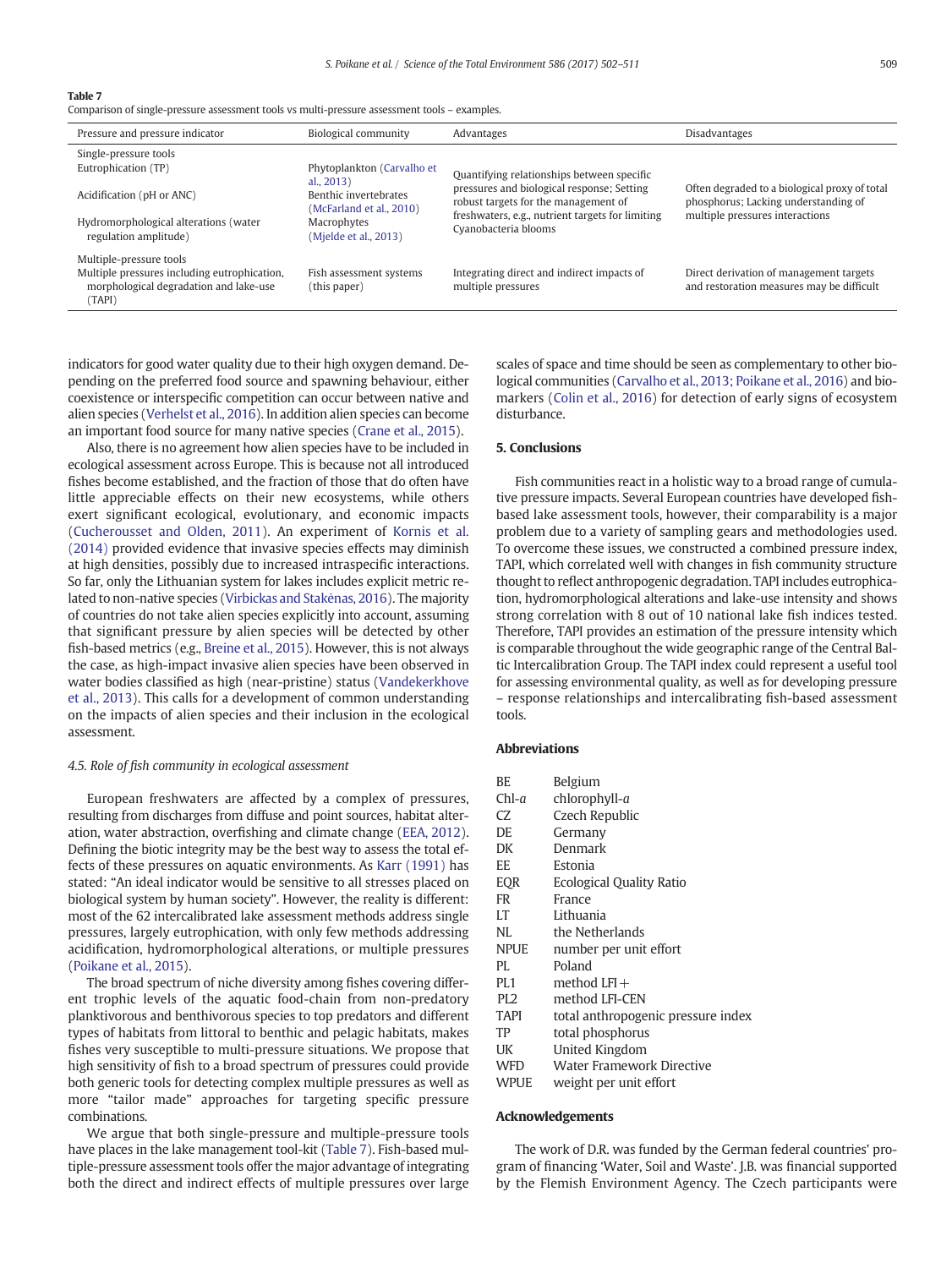supported by project CEKOPOT (CZ.1.07/2.3.00/20.0204), co-financed by the European Social Fund and the state budget of the Czech Republic, and by the Czech Science Foundation (15-01625S). The work of N.J. was funded by the Dutch Ministry of Infrastructure and the Environment. The work of T.K. and P.N. was supported by institutional research funding IUT21-02 of the Estonian Ministry of Education and Research and by MARS project (Managing Aquatic ecosystems and water Resources under multiple Stress) funded by the European Union under the 7th Framework Programme, Theme 6 (Environment including Climate Change), contract no. 603378.

#### Appendix A. Supplementary data

Supplementary data to this article can be found online at http://dx. doi.org/10.1016/j.scitotenv.2017.01.211.

## References

- Altenburg, W., van der Molen, D.T., Arts, G.H.P., Franken, R.J.M., Higler, L.W.G., Verdonschot, P.F.M., et al., 2012. Referenties en maatlatten voor natuurlijke watertypen voor de kaderrichtlijn water 2015–2021. No. 2012-31. STOWA.
- Appelberg, M., Bergquist, B.C., Degerman, E., 2000. Using fish to assess environmental disturbance of Swedish lakes and streams – a preliminary approach. Verhandlungen des Internationalen Verein Limnologie 27, 311–315.
- Argillier, C., Caussé, S., Gevrey, M., Pédron, S., De Bortoli, J., Brucet, S., et al., 2013. Development of a fish-based index to assess the eutrophication status of European lakes. Hydrobiologia 704 (1), 193–211.
- Argillier, C., Pronier, O., Changeux, T., 2002. Fishery management practices in French lakes. In: Cowx, I.G. (Ed.), Management and ecology of lake and reservoir fisheries. Blackwell Science, pp. 312–321.
- Bates, D., Maechler, M., Bolker, Ben, Walker, S., 2015. Fitting linear mixed-effects models using lme4. J. Stat. Softw. 67 (1), 1–48.
- Belpaire, C., Smolders, R., Vanden Auweele, I., Ercken, D., Breine, J., Van Thuyne, G., et al., 2000. An Index of Biotic Integrity characterizing fish populations and the ecological quality of Flandrian water bodies. Hydrobiologia 434, 17–33.
- Benejam, L., Alcaraz, C., Benito, J., Caiola, N., Casals, F., Maceda-Veiga, A., et al., 2012. Fish catchability and comparison of four electrofishing crews in Mediterranean streams. Fish. Res. 123, 9–15.
- Birk, S., Bonne, W., Borja, A., Brucet, S., Courrat, A., Poikane, S., et al., 2012. Three hundred ways to assess Europe's surface waters: an almost complete overview of biological methods to implement the Water Framework Directive. Ecol. Indic. 18, 31–41.
- Birk, S., Willby, N.J., Kelly, M.G., Bonne, W., Borja, A., Poikane, S., van de Bund, W., 2013. Intercalibrating classifications of ecological status: Europe's quest for common management objectives for aquatic ecosystems. Sci. Total Environ. 454-455, 490–499.
- Blabolil, P., Logez, M., Ricard, D., Prchalová, M., Říha, M., Sagouis, A., et al., 2016. An assessment of the ecological potential of Central and Western European reservoirs based on fish communities. Fish. Res. 173, 80–87.
- Breine, J., Van Thuyne, G., De Bruyn, L., 2015. Development of a fish-based index combining data from different types of fishing gear. A case study of reservoirs in Flanders (Belgium). Belgian Journal of Zoology 145 (1), 17–39.
- Brucet, S., Pédron, S., Mehner, T., Lauridsen, T.L., Argillier, C., Winfield, I.J., et al., 2013a. Fish diversity in European lakes: geographical factors dominate over anthropogenic pressures. Freshw. Biol. 58 (9), 1779–1793.
- Brucet, S., Poikane, S., Lyche-Solheim, A., Birk, S., 2013b. Biological assessment of European lakes: ecological rationale and human impacts. Freshw. Biol. 58 (6), 1106–1115.
- Camargo, J.A., Alonso, A., 2006. Ecological and toxicological effects of inorganic nitrogen pollution in aquatic ecosystems: a global assessment. Environ. Int. 32, 831–849. Cao, Y., Hawkins, C.P., 2011. The comparability of bioassessments: a review of conceptual
- and methodological issues. J. N. Am. Benthol. Soc. 30 (3), 680–701.
- Carlson, R.E., 1977. A trophic state index for lakes. Limnol. Oceanogr. 22, 361–369.
- Carvalho, L., Poikane, S., Solheim, A.L., Phillips, G., Borics, G., Catalan, J., et al., 2013. Strength and uncertainty of phytoplankton metrics for assessing eutrophication impacts in lakes. Hydrobiologia 704 (1), 127–140.
- CEN, 2005. Water Quality Sampling of Fish With Multimesh Gillnets. European Committee for Standardization, EN 14757, Brussels.
- Chow-Fraser, P., Kostuk, K., Seilheimer, T., Weimer, M., MacDougall, T., Theÿsmeÿer, T., 2006. Effect of wetland quality on sampling bias associated with two fish survey methods for coastal wetlands of the lower Great Lakes. In: Simon, T.P., Stewart, P.M. (Eds.), Coastal Wetlands of the Laurentian Great Lakes: Health, Habitat and Indicators. Indiana Biological Survey, Bloomington, Indiana, pp. 239–262.
- Colin, N., Porte, C., Fernandes, D., Barata, C., Padros, F., Carrasson, M., et al., 2016. Ecological relevance of biomarkers in monitoring studies of macro-invertebrates and fish in Mediterranean rivers. Sci. Total Environ. 540, 307–323.
- Crane, D.P., Farrell, J.M., Einhouse, D.W., Lantry, J.R., Markham, J.L., 2015. Trends in body condition of native piscivores following invasion of Lakes Erie and Ontario by the round goby. Freshw. Biol. 60, 111–124.
- Cucherousset, J., Olden, J.D., 2011. Ecological impacts of non-native freshwater fishes. Fisheries 36 (5), 215–230.
- Eckmann, R., 1995. Fish species richness in lakes of the northeastern lowlands in Germany. Ecol. Freshw. Fish 4 (2), 62–69.
- EEA, 2012. European Waters Assessment of Status and Pressures. Office for Official Publications of the European Union, Luxembourg.
- European Commission (EC), 2000. Directive 2000/60/EC of the European Parliament and of the Council of 23rd October 2000 establishing a framework for Community action in the field of water policy. Official Journal of the European Communities, L327/1. European Commission, Brussels.
- Fausch, K.D., Lyons, J., Karr, J.R., Angermeier, P.L., 1990. Fish communities as indicators of environmental degradation. Am. Fish. Soc. Symp. 8, 123–144.
- Folt, C.L., Chen, C.Y., Moore, M.V., Burnaford, J., 1999. Synergism and antagonism among multiple stressors. Limnol. Oceanogr. 44 (3, part 2), 864–877 (1999).
- Hering, D., Feld, C.K., Moog, O., Ofenböck, T., 2006. Cook book for the development of a Multimetric Index for biological condition of aquatic ecosystems: experiences from the European AQEM and STAR projects and related initiatives. Hydrobiologia 566 (1), 311–324.
- Hering, D., Birk, S., Lyche Solheim, A., Moe, J., Carvalho, L., Borja, Á., et al., 2010. Deliverable 2.2-2: guidelines for indicator development. http://www.wiser.eu/download/D2.2-2. pdf (accessed 17 December 2016).
- Hesthagen, T., Fiske, P., Skjelkvåle, B.L., 2008. Critical limits for acid neutralizing capacity of brown trout (Salmo trutta) in Norwegian lakes differing in organic carbon concentrations. Aquat. Ecol. 42 (2), 307–316.
- Holmgren, K., Kinnerbäck, A., Pakkasmaa, S., Bergquist, B., Beier, U., 2007. Method: assessment criteria for ecological status of fish in Swedish lakes [Bedömningsgrunder för fiskfaunans status i sjöar] in Swedish. Fiskeriverket Informerar 3, 54.
- Hothorn, T., Bretz, F., Westfall, P., 2008. Simultaneous inference in general parametric models. Biom. J. 50 (3), 346–363.
- Jeppesen, E., Kristensen, P., Jensen, J.P., Søndergaard, M., Mortensen, E., Lauridsen, T., 1991. Recovery resilience following a reduction in external phosphorus loading of shallow, eutrophic Danish lakes: duration, regulating factors and methods for overcoming resilience. Mem. Ist. Ital. Idrobiol 48 (1), 127–148.
- Jeppesen, E., Jensen, J.P., Søndergaard, M., Lauridsen, T., Landkildehus, F., 2000. Trophic structure, species richness and biodiversity in Danish lakes: changes along a phosphorus gradient. Freshw. Biol. 45, 201–218.
- Jeppesen, E., Mehner, T., Winfield, I.J., Kangur, K., Sarvala, J., Gerdeaux, D., et al., 2012. Impacts of climate warming on the long-term dynamics of key fish species in 24 European lakes. Hydrobiologia 694 (1), 1–39.
- Karr, J.R., 1981. Assessment of biotic integrity using fish communities. Fisheries 6 (6), 21–27.
- Karr, J.R., 1991. Biological integrity: a long-neglected aspect of water resource management. Ecol. Appl. 1 (1), 66–84.
- Kornis, M.S., Carlson, J., Lehrer-Brey, G., Vander Zanden, M.J., 2014. Experimental evidence that ecological effects of an invasive fish are reduced at high densities. Oecologia 175 (1), 325–334.
- Launois, L., Veslot, J., Irz, P., Argillier, C., 2011. Development of a fish-based index (FBI) of biotic integrity for French lakes using the hindcasting approach. Ecol. Indic. 11, 1572–1583.
- LAWA, 2014. Trophieklassifikation von Seen: Trophieindex nach LAWA Handbuch. LBH Freiberg & IGB Berlin.
- Lepage, M., Harrison, T., Breine, J., Cabral, H., Coates, S., Galván, C., García, P., et al., 2016. An approach to intercalibrate ecological classification tools using fish in transitional water of the North East Atlantic. Ecol. Indic. 67, 318–327.
- Lewin, W.-C., Mehner, T., Ritterbusch, D., Brämick, U., 2014. The influence of anthropogenic shoreline changes on the littoral abundance of fish species in German lowland lakes varying in depth as determined by boosted regression trees. Hydrobiologia 724 (1), 293–306.
- Lyche-Solheim, A., Feld, C.K., Birk, S., Phillips, G., Carvalho, L., Morabito, G., et al., 2013. Ecological status assessment of European lakes: a comparison of metrics for phytoplankton, macrophytes, benthic invertebrates and fish. Hydrobiologia 704 (1), 57–74.

McFarland, B., Carse, F., Sandin, L., 2010. Littoral macroinvertebrates as indicators of lake acidification within the UK. Aquat. Conserv. 20, 105–116.

- Mehner, T., Diekmann, M., Brämick, U., Lemcke, R., 2005. Composition of fish communities in German lakes as related to lake morphology, trophic state, shore structure and human-use intensity. Freshw. Biol. 50 (1), 70–85.
- Millenium Ecosystem Assessment, 2005. Ecosystems and Human Well-being. World Resources Institute, Washington, DC.
- Mjelde, M., Hellsten, S., Ecke, F., 2013. A water level drawdown index for aquatic macrophytes in Nordic lakes. Hydrobiologia 704 (1), 141–151.
- Nõges, P., Argillier, C., Borja, Á., Garmendia, J.M., Hanganu, J., Kodeš, V., et al., 2016. Quantified biotic and abiotic responses to multiple stress in freshwater, marine and ground waters. Sci. Total Environ. 540, 43–52.
- Ostendorp, W., Schmieder, K., Jöhnk, K.D., 2004. Assessment of human pressures and their hydromorphological impacts on lakeshores in Europe. International Journal of Ecohydrology & Hydrobiology 4 (4), 379–395.
- Poikāne, S., Alves, M.H., Argillier, C., van den Berg, M., Buzzi, F., Hoehn, E., et al., 2010. Defining chlorophyll-a reference conditions in European lakes. Environ. Manag. 45 (6), 1286–1298.
- Poikane, S., Portielje, R., Berg, M., Phillips, G., Brucet, S., Carvalho, L., et al., 2014a. Defining ecologically relevant water quality targets for lakes in Europe. J. Appl. Ecol. 51 (3), 592–602.
- Poikane, S., Zampoukas, N., Borja, A., Davies, S.P., van de Bund, W., Birk, S., 2014b. Intercalibration of aquatic ecological assessment methods in the European Union: lessons learned and way forward. Environ. Sci. Pol. 44, 237–246.
- Poikane, S., Birk, S., Böhmer, J., Carvalho, L., de Hoyos, C., Gassner, H., et al., 2015. A hitchhiker's guide to European lake ecological assessment and intercalibration. Ecol. Indic. 52, 533–544.
- Poikane, S., Johnson, R.K., Sandin, L., Schartau, A.K., Solimini, A.G., Urbanič, G., et al., 2016. Benthic macroinvertebrates in lake ecological assessment: a review of methods, intercalibration and practical recommendations. Sci. Total Environ. 543, 123–134.